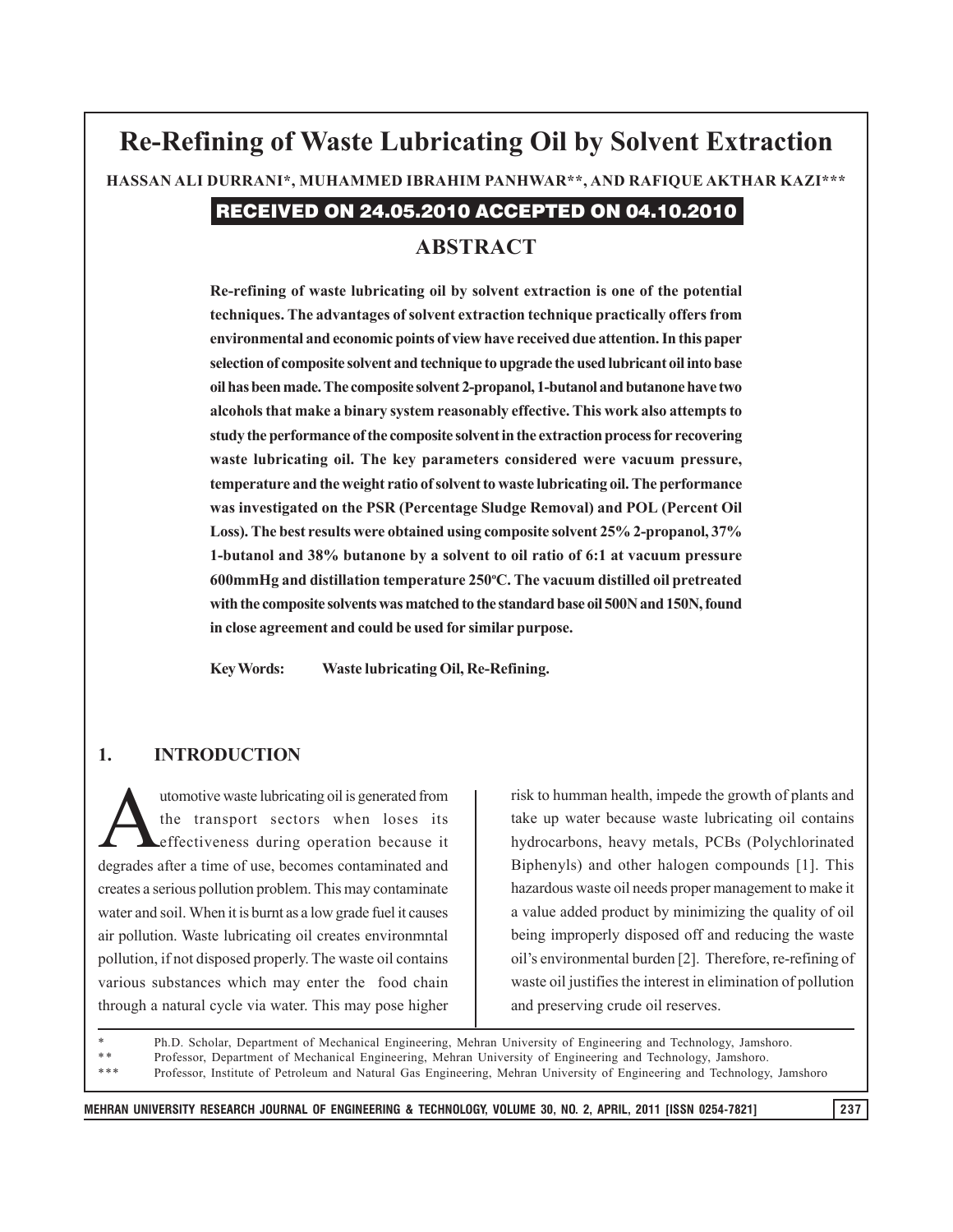Waste lubricating oil has been re-refined using many techniques such as chemical treatment [3], physical treatment by distillation and thin film evaporation [4] and solvent extraction [5]. Since the chemical (acid/clay) treatment creates environmental problems, therefore, solvent extraction was introduced as a self alternate to replace it [6]. This solvent extraction treatment has received considerable attention in recent years; because it overcomes the problems associated with acid sludge produced from chemical treatment [5] and its cost is one third of the cost of physical re-refinery [7].

In Pakistan, until now, no WLO management systems are available and the level of public awareness is very low in respect of environmental impacts of waste lubricating oils. According to relatively recent studies, it is estimated that 80,000-100,000 tonnes of waste lubricating oil is generated each year from the vehicles only and is not properly disposed off in Pakistan [8].

In solvent-extraction process the performance was evaluated to upgrade the waste lubricating oil into useful product. A composite solvent of (2-propanol, 1-butanol and butanone) different proportion at various solvent oil ratios was used as the 2-propanol, is a polar compound that segregate the impurities in the form of sludge. Where as the basic compound of the composite solvent is 1 butanol that extracts the spent lubricant oil and the butanone known as MEK (Methyl Ethyl Ketone) is the catalyst that expedites the reaction. The performance was predicted through the temperature rang  $60-70$ <sup>o</sup>C and the two dependent variables, namely the POL and PSR. It was evaluated at laboratory scale and finally the best regenerated oil result was achieved at the temperature of 250°C using composite solvent of 25% 2-propanol, 37% 1-butanol and 38% butanone at SOR 6:1, based on the performance that is maximum sludge removal, minimum oil losses and maximum sedimentation, it was used on pilot scale level, regenerated the used oil at different operating variables. The regenerated used oil recovery was found about 68% and oil sample properties of regenerated oil

matched to the standard base oil, 500N and 150N, found in closed agreement [9]. The regenerated oil can be used for similar purpose therefore, suitable to restore its original quality as new lubricant when added additives.

The major aim of this study was to re-refine vehicle waste lubricating oil to generate base oil by means of solvent extraction process and to study the effects of various operating variables on the properties of the refined base oil.

# **2. EXPERIMENTAL WORK**

Experimental work was carried out first at laboratory to measure the effectiveness of solvents by two dependent variables i.e. PSR and POL and then solvent extraction process was used to extract the base oil at pilot scale.

# **2.1 Laboratory Scale Experiment**

In this work, a glassware experimental setup was made in petroleum refinery laboratory of Institute of Petroleum & Natural Gas Engineering, Mehran University of Engineering & Technology, Jamshoro, Pakistan. The major steps involved in solvent extraction process are shown in Fig. 1. Waste lubricating oil was collected from different service stations and local vehicles repair workshops/ garages. The collected oil was mixed in a single container. It was believed that it can represent a typical feed stock to a re-refining plant for re-generating automotive waste lubricating oil.

After settling, oil sample (Woil) was mixed with the solvent (Wsol) in a conical flask. It was dehydrated at 200°C under vacuum pressure (600mmHg), cold and then mixed with a composite solvent (2-propanol, 1-butanol and butanone) of different proportion at various solvent oil ratios and mixture was stirred rigorously for 15 minutes.

Different solvent oil ratios were used, varying from 2:1-6:1 to calculate the extraction performance of this composite solvent as described in [10]. The experimental technique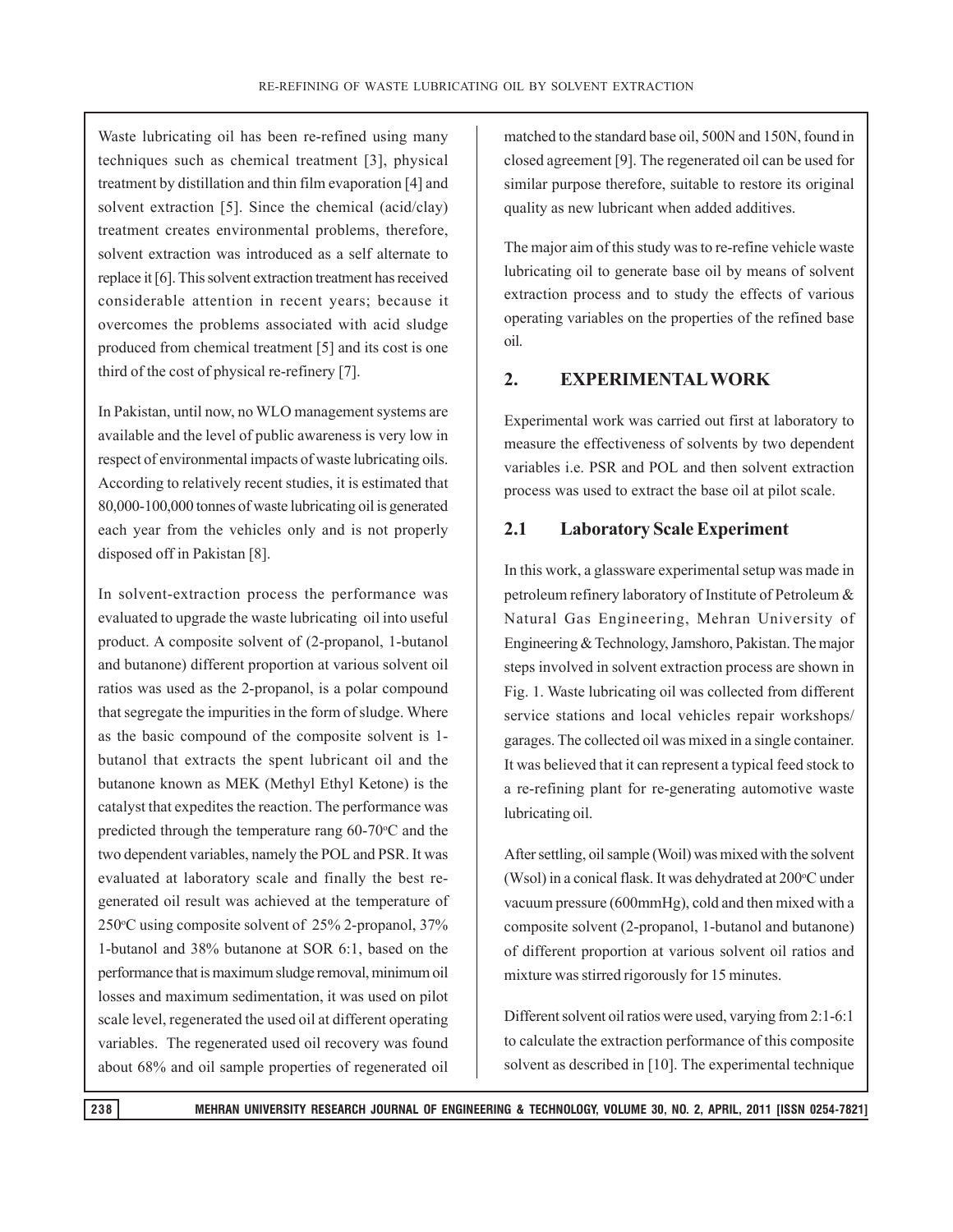was followed for the separation of sludge phase (additives, impurities and carbonaceous particles) from solvent. Oil phase and the effectiveness of solvent extraction process can be measured by two dependent variables i.e. PSR and POL [11-12].

## **2.1.1 Percentage of Sludge Removal**

After mixing, the solvent oil mixture was heated at 60°C for 30 minutes, the sludge was separated and the mixture of oil and solvent was withdrawn by vacuum. The residue (sludge) was weighed and marked as Wet Sludge (W wet). The wet sludge was then mixed with same solvent and put in an oven at 100°C for 24 hours to evaporate the solvent present in the sludge throughout sedimentation as described in [11] and was maintained at room temperature. It was weighed as Dry Sludge (Wdry) and PSR was calculated by Equation (1) shown in Fig. 2 and Table 1.

$$
PSR = \frac{W_{dry}}{W_{oil}} \times 100\%
$$
 (1)

## **2.1.2 Percent Oil Loss**

POL is defined as the loss of oil that trapped in the sludge during solvent-extraction process in mass and did not dissolve in the solvent but quite settled with sludge. It is the amount of waste lubricating oil in sludge phase per 100 grams of used oil. This factor was calculated from the same washing process as stated in [13] and calculated as shown in Fig. 3 and Table 1.

$$
POL = \frac{W_{wet} - W_{dry}}{W_{oil}} \times 100\%
$$
 (2)

#### **2.1.3 Sedimentation**

Sedimentation is a process where the particles or system of particles under the action of gravity settles out from suspension fluid. This was determined by using tubes of 2cm diameter to make the observation possible by watching. The tubes filled with solvent (25% 2-propanol, 37% 1-butanol and 38% butanone) used the solvent oil ratio 6:1 proportions. It was strongly agitated in inverted tubes 30 times to promote flocculation by velocity gradients.

The height of the settling was measured every 30 seconds from the front scale that almost finished within 30 minutes time. Sedimentation result shows that the complete settlement take place at 1cm in 30 minutes time as shown in Fig. 4.

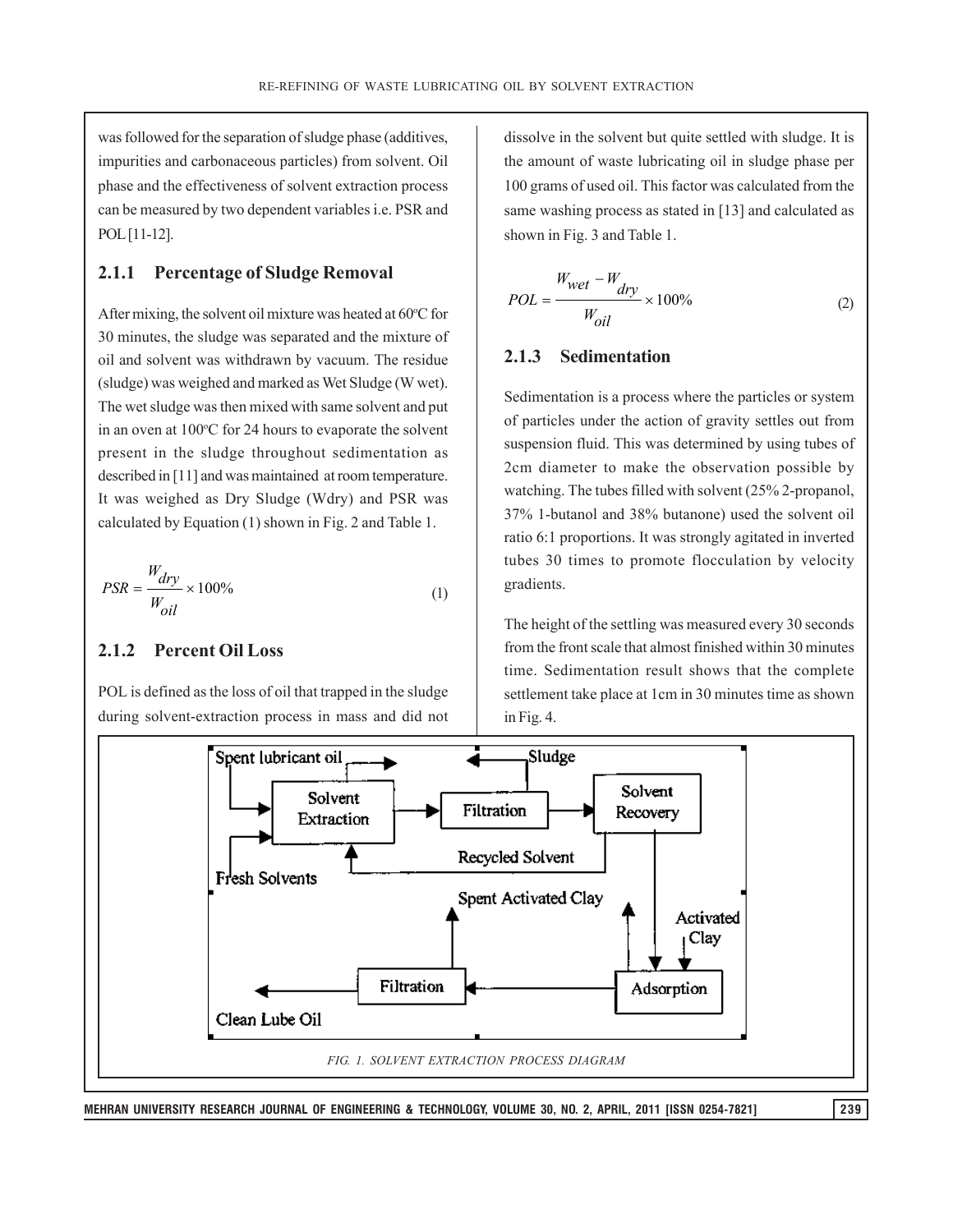## **2.2 Pilot Scale**

A batch system experimental rig on pilot scale was designed, fabricated and installed in the Department of Mechanical Engineering, Mehran University of Engineering and Technology, Jamshoro, Sindh Pakistan. Various technologies were studied while designing and fabricating of pilot scale rig [14], like Meinken technology, KTI (Kinetics Technology International) technology, Mohawk technology, BERC or NIPER technology (Bartlesville Energy Research Center USA, and PROP technology (Phillips Petrol Company). It has four working processes i.e. dehydration, extraction flocculation, solvent recovery and vacuum distillation. It does not need to be cleaned so frequently because instead of using steam leads, vacuum was produced mechanically to a reduction in the quantity of waste water as shown in Fig. 5. Experimental work on chemical treatment and solvent extraction has been carried out already on this experimental rig similar to laboratory experimental work as a part of Ph.D. work and results were little improved than laboratory scale because of the proper dehydration and distillation [15-16].





|  |  | TABLE 1.  OPTIMUM SOLVENT OIL RATIO AND AMOUNT OF SLUDGE REMOVAL |  |
|--|--|------------------------------------------------------------------|--|
|  |  |                                                                  |  |

| Sludge     |                |                                     |                 |               | Oil Extracted Solvent/Oil |                |             |
|------------|----------------|-------------------------------------|-----------------|---------------|---------------------------|----------------|-------------|
| Oil<br>(g) | Solvent<br>(g) | Extract Solvent/<br>Oil Mixture (g) | Affinate<br>(g) | Sludge<br>(g) | Oil<br>(g)                | Solvent<br>(g) | Loss<br>(g) |
| 50.10      | 100.11         | 131.80                              | 18.83           | 12.94         | 35.39                     | 99.35          | 1.49        |
| 50.15      | 150.16         | 181.11                              | 19.45           | 13.48         | 34.81                     | 149.47         | 1.32        |
| 50.13      | 200.10         | 228.76                              | 21.93           | 13.94         | 34.67                     | 199.36         | 1.3         |
| 50.16      | 250.13         | 275.73                              | 24.78           | 14.27         | 34.28                     | 249.28         | 1.22        |
| 50.10      | 300.18         | 323.75                              | 26.85           | 14.54         | 33.97                     | 299.34         | 1.10        |
| 50.12      | 350.12         | 379.89                              | 20.39           | 14.10         | 34.17                     | 349.3          | 1.18        |
| 50.17      | 400.15         | 430.83                              | 19.48           | 13.65         | 34.44                     | 399.32         | 1.27        |
|            |                |                                     |                 |               |                           |                |             |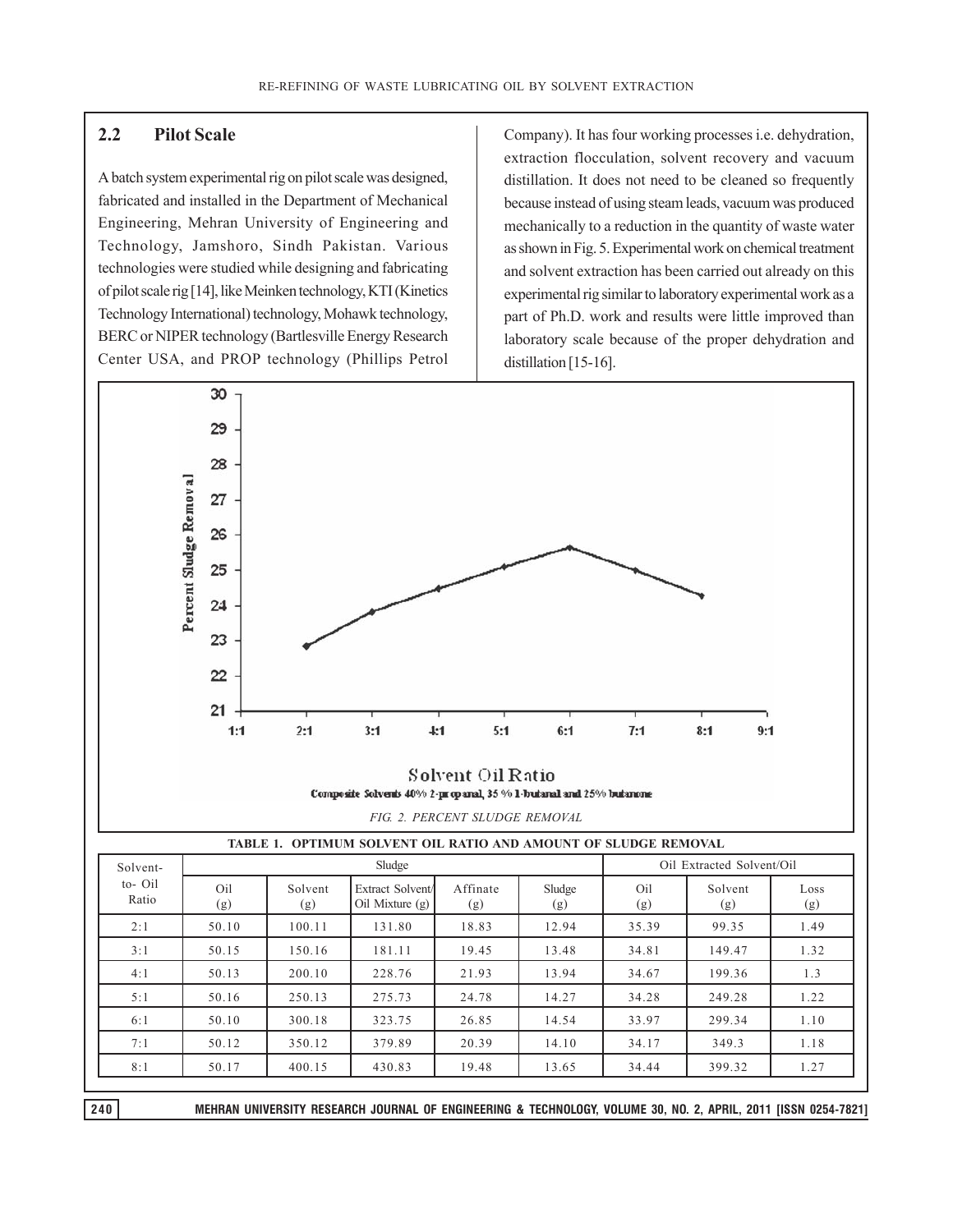The 2 liters WLO was poured in a measuring cylinder and stirred rigorously for 30 minutes and then left for 24 hours for gravitational settlement to remove heavy particles. After natural settlement oil was pumped and passed through the feed heat exchanger to preheat the WLO. After preheating, WLO entered in the dehydrated column, where the WLO was heated by furnace at temperature of 180°C and circulated continuously for 3 hours. During

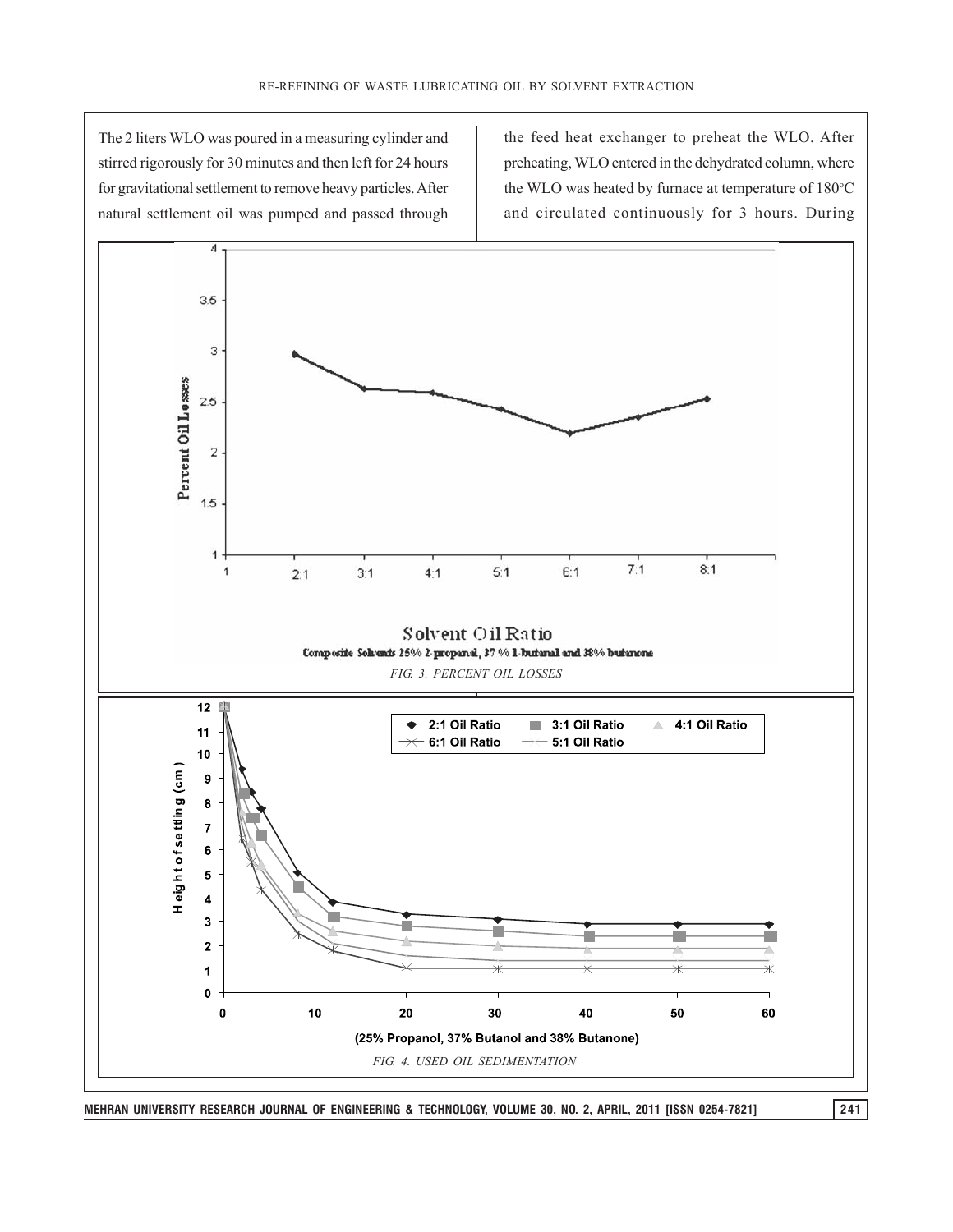dehydration WSO was separated from the water and light hydrocarbons, the oil separation degree is due to the function of residence time in the column and drawn through a vacuum pressure 600 mmHg. The collected vapors were condensed by the vapor condenser and drained from the accumulator tank. After dehydration used oil was pumped to dehydrate WLO tank, passed to water cooler through heat pump to reduce the temperature of used oil to 40°C. From the dehydrated WLO tank was pumped to solvent mixture tank, where composite solvent 25% 2-propanol, 37% 1-butanol and 38% butanone was added with solvent waste lubricating oil in the ratio 6:1 and mixed in a mixer for about 20 minutes time. After solvent mixing, the solvent oil solution was transferred to settler tank, where the oilmixture settled down by a natural gravitation for around 3 hours. The light particles remained on top and heavy particles at bottom. The solvent-oil mixture was drawn from the upper layer by feed pump from the settler tank to vertically long flash distillation column where solvent- oil mixture was initially heated to  $60^{\circ}$ C temperature for 30 minutes under vacuum pressure 600 mmHg retained. The solvent vapors by vacuum pump lifted the solvent vapors

upward through vacuum pressure separated from the oil and collected in the accumulator tank, where as the impurities collided with other moving particles and formed larger particles that settled down at the bottom of the distillation column as the lubricating oil-solvent mixture at temperature range of 90-120°C was heated in accordance to the boiling point of the solvent-oil mixture and for 3 hours at similar vacuum pressure. The light hydrocarbons moved upward and the heavy hydrocarbons moved downward. The oil was separated from the light hydrocarbons in the form of vapors transferred through the vacuum pump, condensed and collected in a diesel accumulator tank. Fuller's earth was added 4 (Wt %) to (Vol  $\%$ ) to oil and was heated at 250 $\degree$ C for 3 hours, the heated oil was passed through cooler where temperature of the oil was reduced and pumped to treated oil tank. The oil through filter-pump then was fed to filter assemblies cleaned from impurities to remove whole impurities and collected in a treated oil tank for browsing. The entire Solvent Extraction Process is given in diagram shown in Fig. 6 where the operating variables are shown in Table 2.

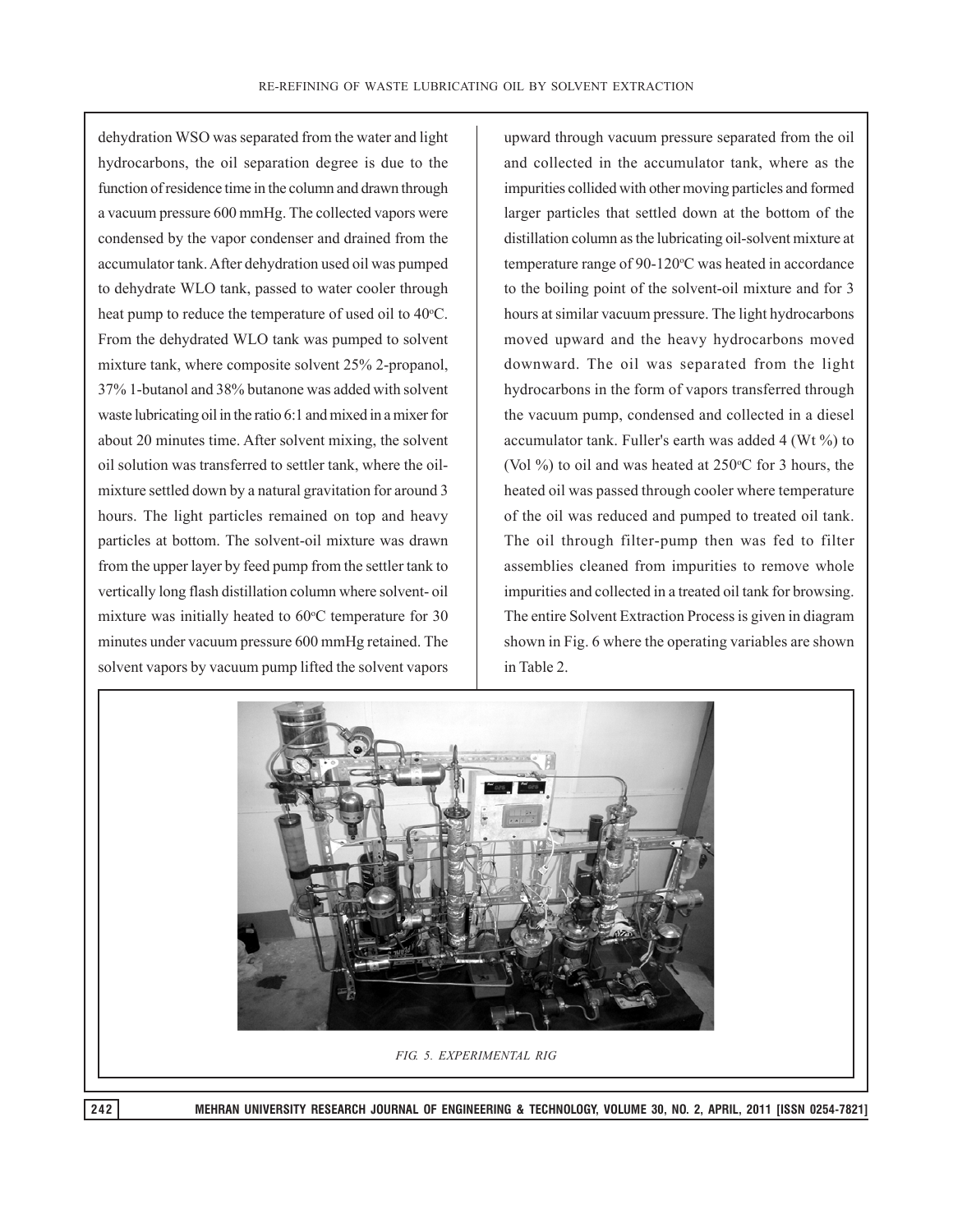# **3. RESULTS AND DISCUSSION**

The WLO was regenerated into base oil by solvent extraction method. The effective solvent oil ratio of composite solvent 25% 2-propanol, 37% 1-butanol and 38% butanone was evaluated. The results for optimum solvent composition are tabulated in Table 1 that represent the mass balance of the 6 experiments. The percentage of oil recovery for the solvent to oil ratio of 6:1 has further improved solvency oil recovery with improved physical properties of regenerated oil. Solvent to oil ratio lower than the above lead to reduce the solvency power and also not to improve the properties of the regenerated oil this is may be due to ash contents



| <i>HADDD</i> 2, FAOCD99 HARRIDDD9 OF 90DHD11 DRIINICIION |            |            |  |  |  |
|----------------------------------------------------------|------------|------------|--|--|--|
| 1st Run                                                  | 2nd Run    | 3rd Run    |  |  |  |
| 2000ml                                                   | 2000ml     | 2000ml     |  |  |  |
|                                                          | 3.5        |            |  |  |  |
| 150                                                      | 200        | 250        |  |  |  |
| $500$ mmHg                                               | $550$ mmHg | $600$ mmHg |  |  |  |
| 1.5 hours                                                | 2 hours    | 3 hours    |  |  |  |
| 24 hours                                                 | 24 hours   | 24 hours   |  |  |  |
| 58                                                       | 62         | 68         |  |  |  |
|                                                          |            |            |  |  |  |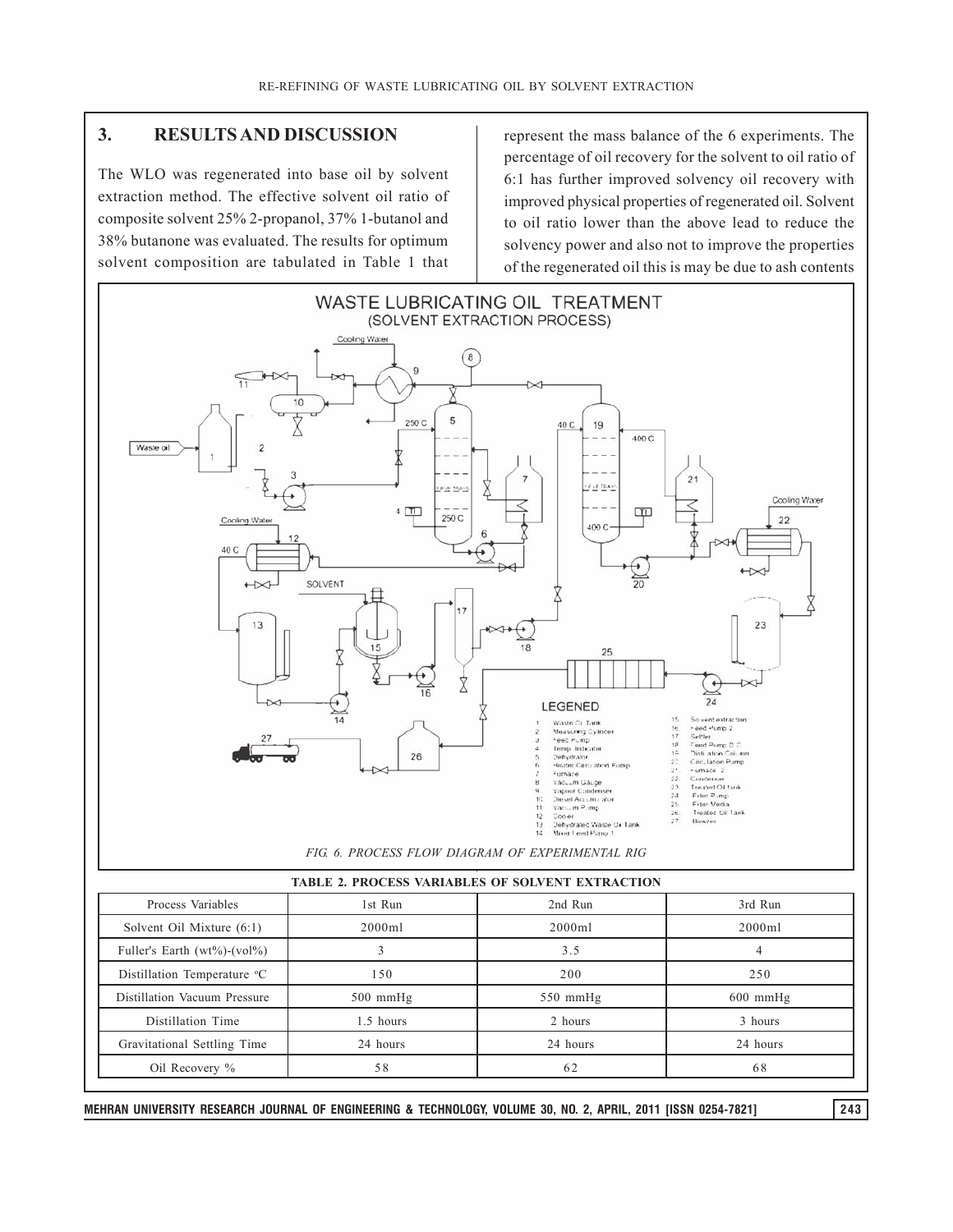present in the oil. This means that larger solvent to oil ratio will lead to dissolution of some contaminants in the phase especially the ash forming material, which was considered to be undesirable. As a result of the above mentioned facts, the SOR of 6:1 was considered to be the better solvent to oil ratio used for treatment of waste lubricating oil.

The capability of a polar solvent to segregate sludge (contaminants) from waste lubricating oil is closely related to its solubility parameters. The test results show that using higher percentage of butanone than 25% produces lower sludge separation, lower ash reduction and higher percent oil recovery. Since the butanone has lower solubility parameters value than the two alcohols; 2 propanol has the solubility parameter (7.4) that is larger than 1-butanol of (7.0) and both alcohols are much larger solubility difference than butanone of (2.8), therefore it was further added in 25% butanone to improve sludge separation and ash reduction.

Comparing the two solvent composition results, it was found that 25% 2-propanol, 37% 1-butanol and 38% butanone was the most suitable solvent produced higher percent oil recovery with improved quality of oil. For solvent striping, vacuum distillation process was used. There was a problem of foaming of the oil-solvent mixture. This foaming problem led to carry over of the liquid mixture from the still pot to the column, to the condenser, and at the same time to the vacuum lines and this foaming problem was affected by the distillation temperature. In order to define distillation temperature, different temperatures were investigated 125, 150, 180, 200, 225,  $250$  and  $300^{\circ}$ C. It was found that the best heating rate with no foaming was around 220-250°C. Higher temperature than 250°C caused severe foaming, so it is important to hold the heat rate constant. Since sudden rise in temperature accelerates foaming, while slow gradual heating rate reduces foaming and for minimum pressure that was used without causing foaming is 600

mmHg. Lower pressure than this resulted in suction of the liquid to the vacuum lines.

The result of investigation indicated that percentage of oil recovery further improved, lowered the sulphated ash content means dissolved contaminants in the solvent phase especially the ash forming, which was considered to be undesirable. Fuller's earth (clay) was used  $4 \text{ (wt } \%$ ) to solvent oil ratio (vol %).

The optimum solvents composition provides highest oil recovery and ash reduction. It was found that 25% 2 propanol, 37% 1-butanol and 38% butanone at SOR 6:1 was the most suitable solvent composition to be used with Pakistani WLO produced around 68% oil recovery and the physical properties treated oil was determined using ASTM Standard method. Table 3 represents the physical properties of the virgin and treated oil. Regenerated base-oil was collected from each run and analyzed. The test results in 3rd run were found quite encouraging as the viscosity and flash point increased that is the main function of vacuum created in the distillation process. The vacuum was operated at 600mm Hg at temperature 250°C, similar trends was observed for specific gravity. Pour point was found almost insensitive of the changes in operating variables. Physical properties measured on the oil sample compared with virgin oil indicate that the results found here are similar to those in reference [9] and also as the composite solvent mixture 25% 2-propanol, 35% 1-butanol and 40% butanone found the optimum solvent composition to be used with Iraqi waste lubricating oil produced oil recovery [17].

Optimum solvent mixture 25% 2-propanol, 35% 1-butanol and 40% butanone found the suitable solvent composition to be used with Iraqi waste lubricating oil produced oil recovery 80% [17]. This little difference in composite solvent composition might be attributed to the nature of the base oil crude which is a mixed base for Iraqi crude.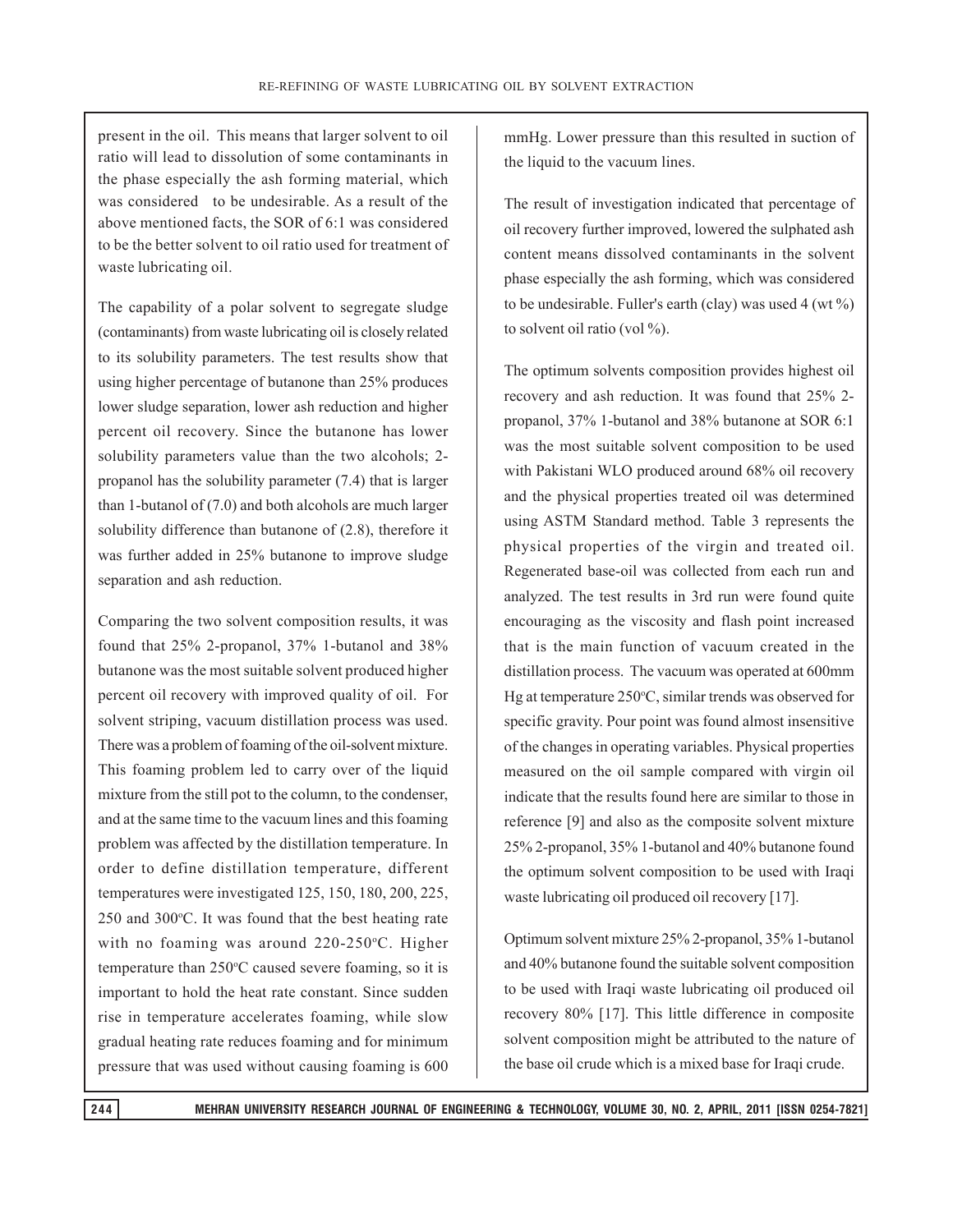In this experimental work the optimum conditions were determined and results summarized above are: P=600mmHg and  $T=250^{\circ}$ C and fullers' 4 (wt%)-(vol%) and the extraction yield was 68%. The base oil re-generated possesses the physical properties that are required for the formulation of new lubricants.

# **4. CONCLUSIONS**

In this re-refining study proper selection of a composite solvent to recover base oil from waste lubricating oil has been formulated. The study was carried out on a waste lubricant oil mixture drained from different automobiles. The four working process stages were studied, namely: dehydration, extraction flocculation, solvent recovery and vacuum distillation. In dehydration process the best vacuum pressure 600 mmHg and temperature were 200°C. The most excellent oil recovery by extraction was obtained using solvent to oil ratio 6:1 with solvent composition of 25% 2-propanol, 37% 1-butanol and 38% butanone are ash reduction and 68% oil recovery and removal sludge from the waste oils. Distillation of solvent treated oil shows that there are no major differences in oil properties and the fullers' earth gave a good color result.

## **ACKNOWLEDGEMENTS**

This paper is a part of Ph.D. research work. I (First Author) would like to thank Professor Dr. Hafiz-ur-Rehman Memon, Director, Institute of Petroleum & Natural Gas Engineering, Mehran University of Engineering & Technology, Jamshoro, Pakistan, who allowed me to carry out test in Petroleum Refinery Laboratory of the institute.

## **REFERENCES**

- [1] M.El-Fadel, M., and Khouy., R., "Strategies for Vehicle Waste Oil Management: A Case Study", Resources, Conservation and Recycling, Volume 33 pp. 75-91, 2001.
- [2] Dang,G.S., "Rerefining of Used Oils: A Review of Commercial Process", Journal of Wiley Inter Science, Volume 3, No. 4, pp. 445-457, March, 2006.
- [3] Vaughn, S.K., "Waste Oil Recovery and Disposal", Noyes Data Corporation, London, 1975.
- [4] Brinkman, D., Whisman, W., Weinstein, M.W., and Emerson, H.R., "Environmental, Resource Conservation, and Economic Aspects of Used Oil Recycling", US Department of Energy, Washington, 1981.

| Physical                                      |                          | Pilot Scale                    | Fresh Base Oils [4] |             |  |
|-----------------------------------------------|--------------------------|--------------------------------|---------------------|-------------|--|
| Standards<br>Properties                       |                          | Re-Generated<br>Properties Oil | 500N                | 150N        |  |
| Kinematic Viscosity at<br>$100^{\circ}$ C cSt | <b>ASTM</b><br>$D-445$   | 7.20                           | 10.1                | 4.91        |  |
| Kinematic Viscosity<br>at 40°C cSt            | <b>ASTM</b><br>$D-445$   | 58.43                          | 90.3                | 28.5        |  |
| Specific<br>Gravity                           | <b>ASTM</b><br>D-1298    | 0.8753                         | 0.8861              | 0.8749      |  |
| Density                                       | <b>ASTM</b><br>D-1298    | 0.8750                         | 0.8856              | 0.8744      |  |
| Flash Point<br>$(COC)$ <sup>o</sup> $C$       | <b>ASTM</b><br>$D-92$    | 222                            | 244                 | 200         |  |
| Pour<br>Point <sup>o</sup> C                  | <b>ASTM</b><br>$D-97$    | $-14$                          | $-9$                | $-15$       |  |
| Sulphated Ash<br>Content $(wt\%)$             | <b>ASTM</b><br>$D - 874$ | 0.021                          | 0.01                | 0.01        |  |
| Colour                                        | <b>ASTM</b><br>D-1500    | 4.0                            | $4.0 - 4.5$         | $4.0 - 4.5$ |  |

#### **TABLE 3. REGENERATED BASE-OIL PROPERTIES**